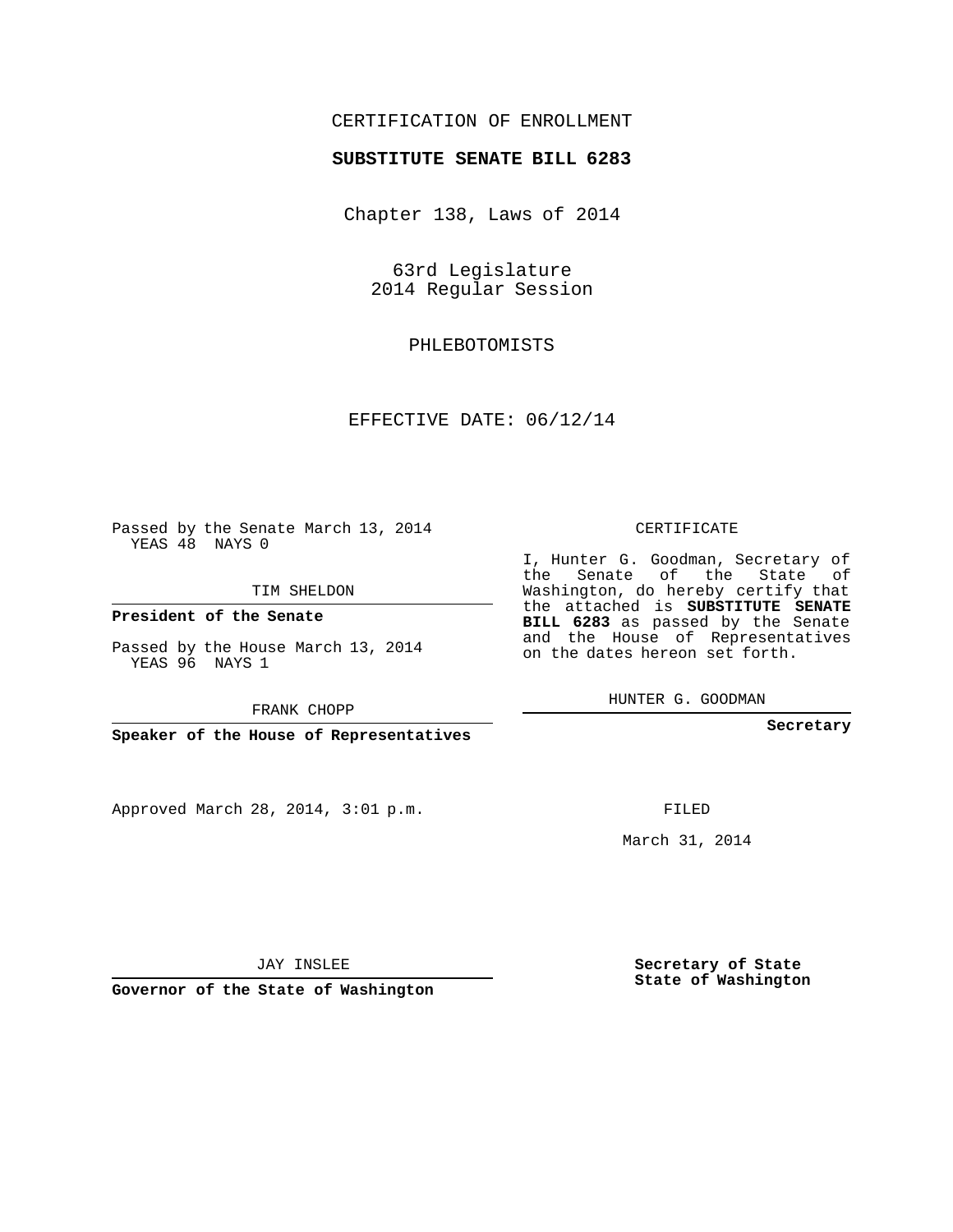## **SUBSTITUTE SENATE BILL 6283** \_\_\_\_\_\_\_\_\_\_\_\_\_\_\_\_\_\_\_\_\_\_\_\_\_\_\_\_\_\_\_\_\_\_\_\_\_\_\_\_\_\_\_\_\_

\_\_\_\_\_\_\_\_\_\_\_\_\_\_\_\_\_\_\_\_\_\_\_\_\_\_\_\_\_\_\_\_\_\_\_\_\_\_\_\_\_\_\_\_\_

AS AMENDED BY THE HOUSE

Passed Legislature - 2014 Regular Session

**State of Washington 63rd Legislature 2014 Regular Session**

**By** Senate Health Care (originally sponsored by Senators Becker, Bailey, and Keiser)

READ FIRST TIME 01/31/14.

 AN ACT Relating to clarifying the practice of a phlebotomist; and amending RCW 18.360.050.

BE IT ENACTED BY THE LEGISLATURE OF THE STATE OF WASHINGTON:

- **Sec. 1.** RCW 18.360.050 and 2013 c 128 s 3 are each amended to read as follows:
- (1) A medical assistant-certified may perform the following duties delegated by, and under the supervision of, a health care practitioner:
- 8 (a) Fundamental procedures:
- (i) Wrapping items for autoclaving;
- (ii) Procedures for sterilizing equipment and instruments;
- (iii) Disposing of biohazardous materials; and
- (iv) Practicing standard precautions.
- (b) Clinical procedures:
- (i) Performing aseptic procedures in a setting other than a hospital licensed under chapter 70.41 RCW;
- (ii) Preparing of and assisting in sterile procedures in a setting other than a hospital under chapter 70.41 RCW;
- (iii) Taking vital signs;
- (iv) Preparing patients for examination;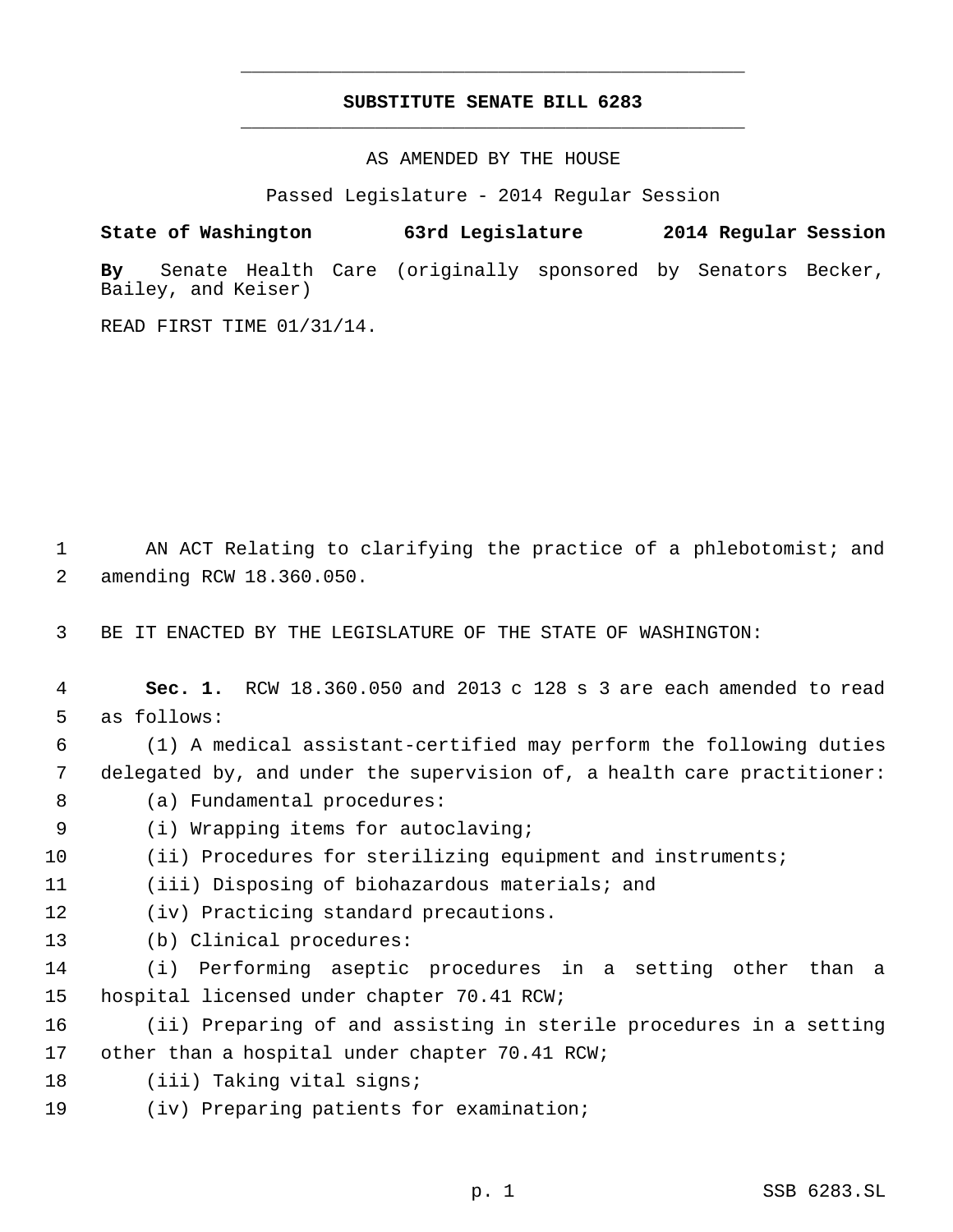(v) Capillary blood withdrawal, venipuncture, and intradermal, subcutaneous, and intramuscular injections; and

- (vi) Observing and reporting patients' signs or symptoms.
- (c) Specimen collection:
- (i) Capillary puncture and venipuncture;
- (ii) Obtaining specimens for microbiological testing; and

 (iii) Instructing patients in proper technique to collect urine and fecal specimens.

- (d) Diagnostic testing:
- 

(i) Electrocardiography;

(ii) Respiratory testing; and

 (iii)(A) Tests waived under the federal clinical laboratory improvement amendments program on July 1, 2013. The department shall periodically update the tests authorized under this subsection (1)(d) based on changes made by the federal clinical laboratory improvement amendments program; and

 (B) Moderate complexity tests if the medical assistant-certified meets standards for personnel qualifications and responsibilities in compliance with federal regulation for nonwaived testing.

(e) Patient care:

 (i) Telephone and in-person screening limited to intake and gathering of information without requiring the exercise of judgment based on clinical knowledge;

- (ii) Obtaining vital signs;
- (iii) Obtaining and recording patient history;

(iv) Preparing and maintaining examination and treatment areas;

 (v) Preparing patients for, and assisting with, routine and specialty examinations, procedures, treatments, and minor office surgeries;

(vi) Maintaining medication and immunization records; and

 (vii) Screening and following up on test results as directed by a health care practitioner.

 (f)(i) Administering medications. A medical assistant-certified may only administer medications if the drugs are:

 (A) Administered only by unit or single dosage, or by a dosage calculated and verified by a health care practitioner. For purposes of this section, a combination or multidose vaccine shall be considered a unit dose;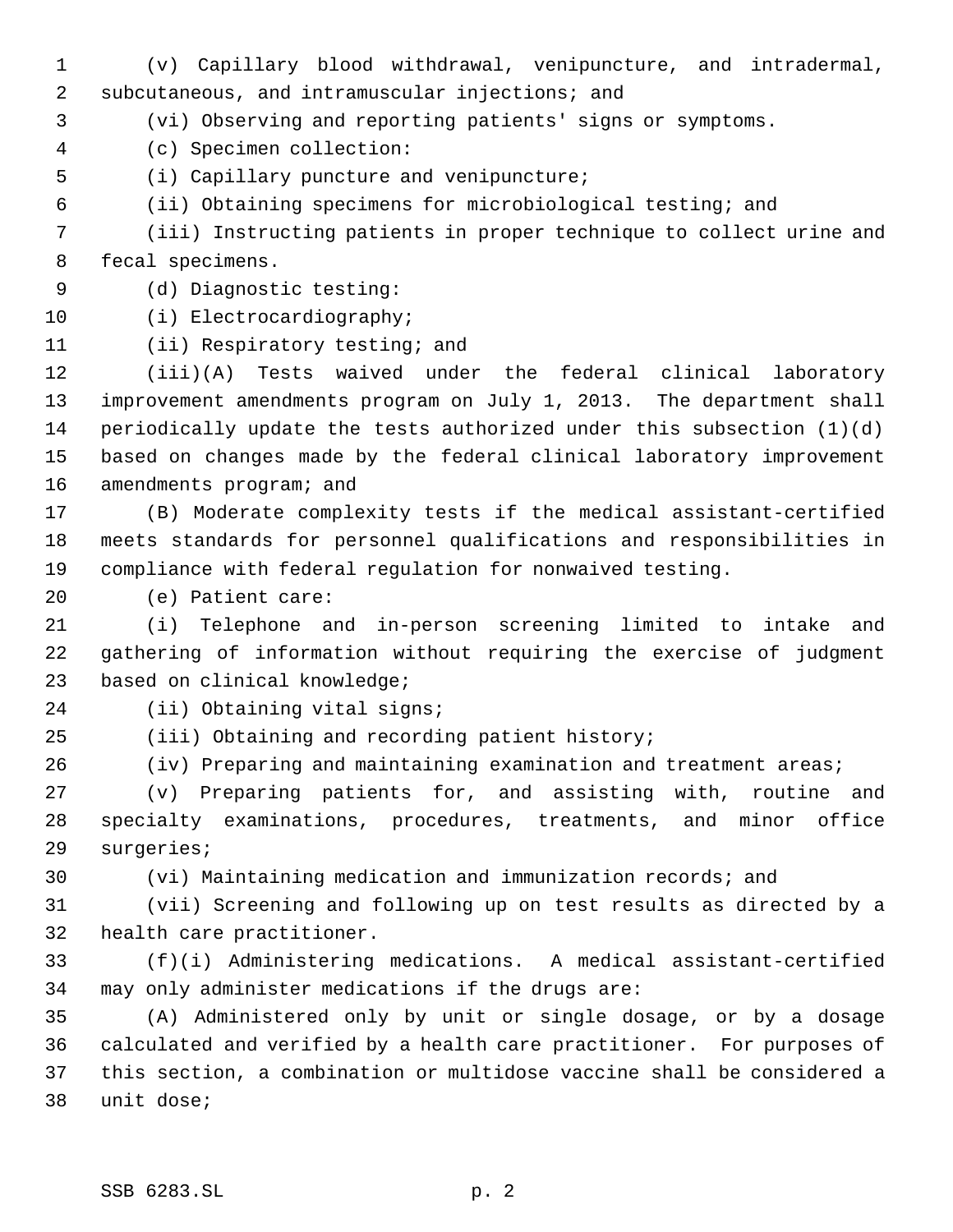(B) Limited to legend drugs, vaccines, and Schedule III-V controlled substances as authorized by a health care practitioner under the scope of his or her license and consistent with rules adopted by the secretary under (f)(ii) of this subsection; and

 (C) Administered pursuant to a written order from a health care practitioner.

 (ii) A medical assistant-certified may not administer experimental drugs or chemotherapy agents. The secretary may, by rule, further limit the drugs that may be administered under this subsection (1)(f). The rules adopted under this subsection must limit the drugs based on risk, class, or route.

 (g) Intravenous injections. A medical assistant-certified may administer intravenous injections for diagnostic or therapeutic agents under the direct visual supervision of a health care practitioner if the medical assistant-certified meets minimum standards established by the secretary in rule. The minimum standards must be substantially similar to the qualifications for category D and F health care assistants as they exist on July 1, 2013.

(h) Urethral catheterization when appropriately trained.

 (2) A medical assistant-hemodialysis technician may perform hemodialysis when delegated and supervised by a health care practitioner. A medical assistant-hemodialysis technician may also administer drugs and oxygen to a patient when delegated and supervised by a health care practitioner and pursuant to rules adopted by the secretary.

(3) A medical assistant-phlebotomist may perform:

 (a) Capillary, venous, or arterial invasive procedures for blood withdrawal when delegated and supervised by a health care practitioner and pursuant to rules adopted by the secretary;

 (b) Tests waived under the federal clinical laboratory improvement amendments program on July 1, 2013. The department shall periodically update the tests authorized under this section based on changes made by 33 the federal clinical laboratory improvement amendments program;

 (c) Moderate and high complexity tests if the medical assistant-35 phlebotomist meets standards for personnel qualifications and responsibilities in compliance with federal regulation for nonwaived 37 testing; and

(d) Electrocardiograms.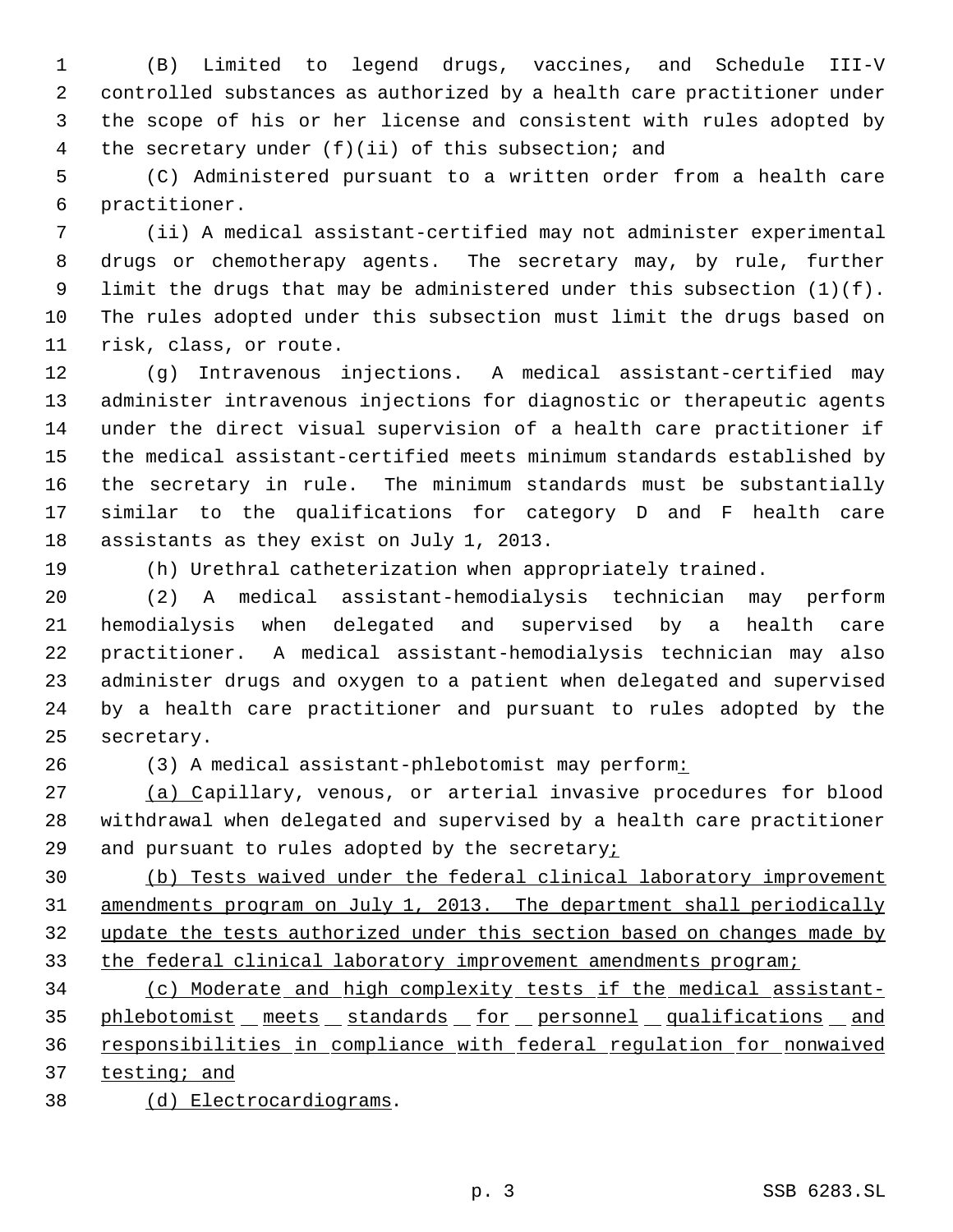(4) A medical assistant-registered may perform the following duties delegated by, and under the supervision of, a health care practitioner: (a) Fundamental procedures: (i) Wrapping items for autoclaving; (ii) Procedures for sterilizing equipment and instruments; (iii) Disposing of biohazardous materials; and (iv) Practicing standard precautions. (b) Clinical procedures: (i) Preparing for sterile procedures; (ii) Taking vital signs; (iii) Preparing patients for examination; and (iv) Observing and reporting patients' signs or symptoms. (c) Specimen collection: (i) Obtaining specimens for microbiological testing; and (ii) Instructing patients in proper technique to collect urine and fecal specimens. (d) Patient care: (i) Telephone and in-person screening limited to intake and gathering of information without requiring the exercise of judgment based on clinical knowledge; 21 (ii) Obtaining vital signs; (iii) Obtaining and recording patient history; (iv) Preparing and maintaining examination and treatment areas; (v) Preparing patients for, and assisting with, routine and specialty examinations, procedures, treatments, and minor office surgeries utilizing no more than local anesthetic. The department may, 27 by rule, prohibit duties authorized under this subsection  $(4)(d)(v)$  if performance of those duties by a medical assistant-registered would pose an unreasonable risk to patient safety; (vi) Maintaining medication and immunization records; and (vii) Screening and following up on test results as directed by a health care practitioner. (e)(i) Tests waived under the federal clinical laboratory improvement amendments program on July 1, 2013. The department shall periodically update the tests authorized under subsection (1)(d) of this section based on changes made by the federal clinical laboratory improvement amendments program.